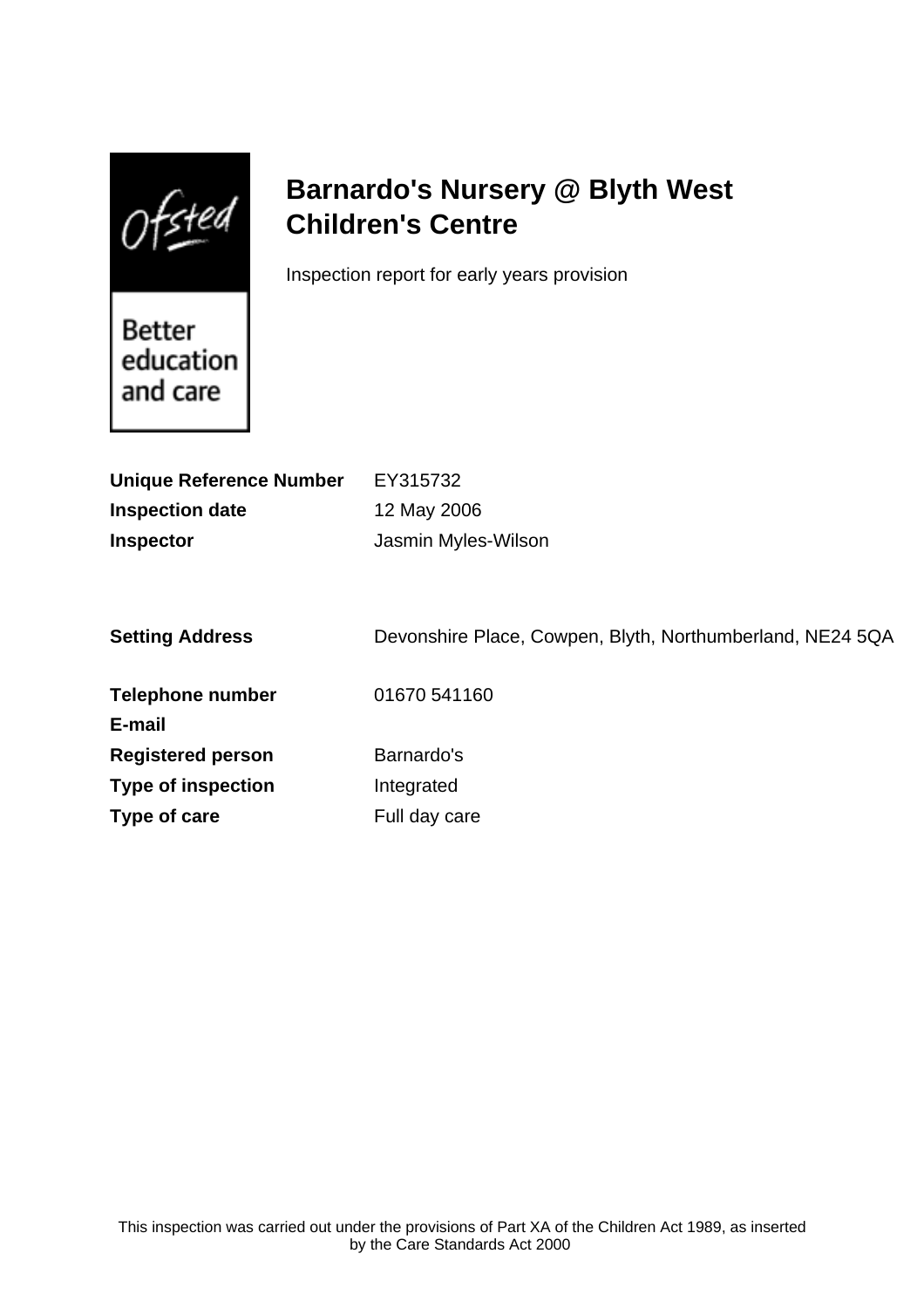### **ABOUT THIS INSPECTION**

The purpose of this inspection is to assure government, parents and the public of the quality of childcare and, if applicable, of nursery education. The inspection was carried out under Part XA Children Act 1989 as introduced by the Care Standards Act 2000 and, where nursery education is provided, under Schedule 26 of the School Standards and Framework Act 1998.

This report details the main strengths and any areas for improvement identified during the inspection. The judgements included in the report are made in relation to the outcomes for children set out in the Children Act 2004; the National Standards for under 8s day care and childminding; and, where nursery education is provided, the Curriculum guidance for the foundation stage.

The report includes information on any complaints about the childcare provision which Ofsted has received since the last inspection or registration or 1 April 2004 whichever is the later.

#### **The key inspection judgements and what they mean**

Outstanding: this aspect of the provision is of exceptionally high quality Good: this aspect of the provision is strong Satisfactory: this aspect of the provision is sound Inadequate: this aspect of the provision is not good enough

For more information about early years inspections, please see the booklet Are you ready for your inspection? which is available from Ofsted's website: www.ofsted.gov.uk.

## **THE QUALITY AND STANDARDS OF THE CARE AND NURSERY EDUCATION**

On the basis of the evidence collected on this inspection:

The quality and standards of the care are good. The registered person meets the National Standards for under 8s day care and childminding.

The quality and standards of the nursery education are satisfactory.

#### **WHAT SORT OF SETTING IS IT?**

Barnardo's Nursery has been registered since 2005 and is operating from a large purpose-built building, Blyth West Children's Centre, based in Blyth, Northumberland. The nursery opens five days a week, Monday to Friday, and sessions run from 07.30 to 18.00, all year round. Children are cared for in four activity rooms, which are divided into different age groups. The nursery has an enclosed outside area.

Barnardo's Nursery is run by Barnardo's North East, based in Newcastle. There are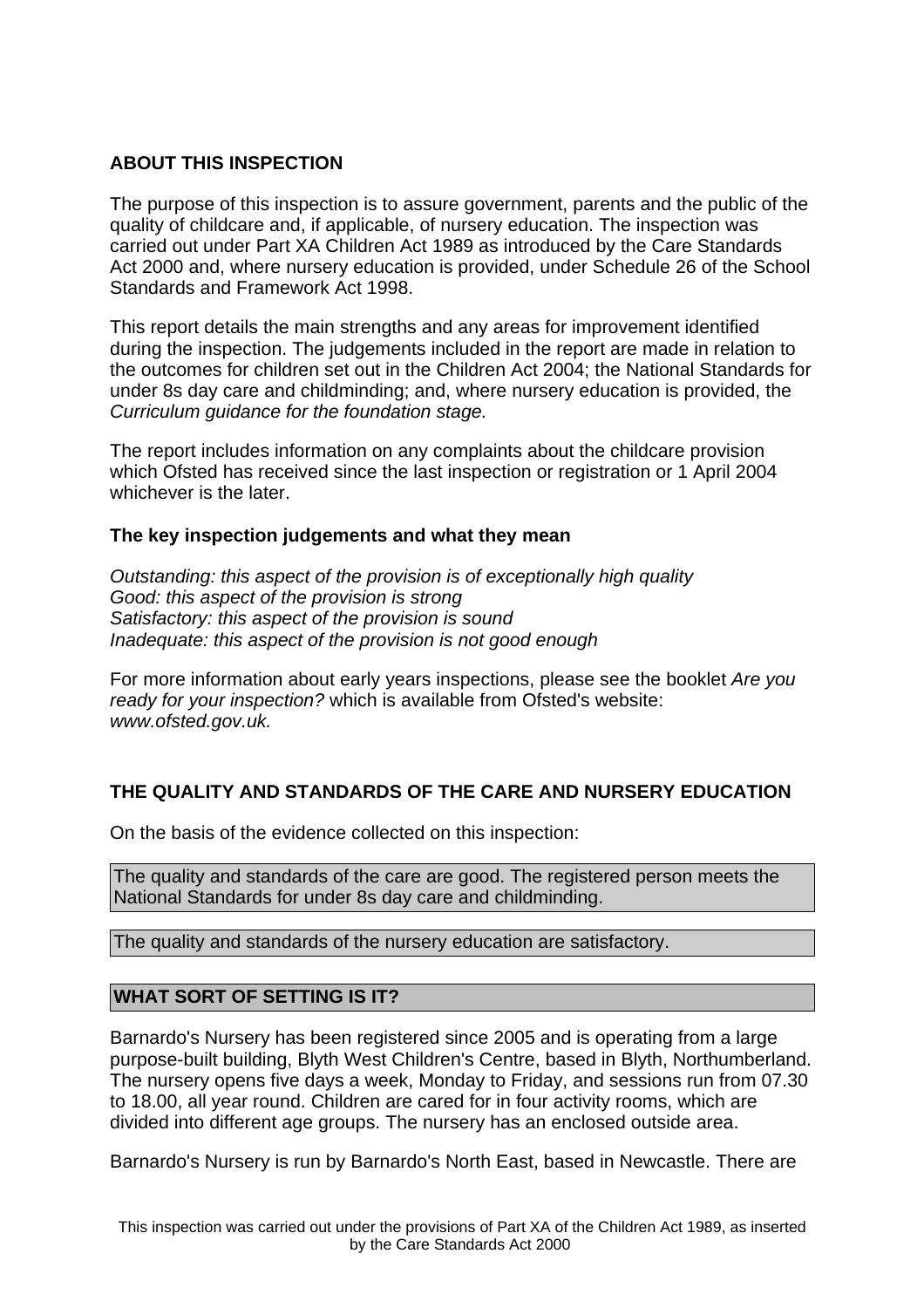eight permanent members of staff to care for the children within the nursery; of these, four members of staff hold an appropriate early years qualification, and the four staff who are unqualified intend to work towards a suitable early years qualification. Students and volunteers are accepted within the setting, with supervision from staff members.

The nursery receives support from a qualified teacher, from the local first school, and the teaching methods used are the Foundation Stage and Birth to three matters framework. The nursery caters for children living within the local area and other surrounding areas. The group is registered to provide care for a maximum of 56 children aged from birth to five years. There are currently 22 children on roll, which includes three children who receive nursery education funding. The group supports children with learning difficulties and/or disabilities and who speak English as an additional language.

## **THE EFFECTIVENESS OF THE PROVISION**

#### **Helping children to be healthy**

The provision is good.

Children are beginning to learn the importance of good personal hygiene through well established daily routines and simple explanations from staff. For example, children brush their teeth and staff talk children through washing their hands, telling them of the importance of washing their hands before eating food. Children also learn from the staff's good role model as they observe staff washing their hands after changing children's nappies and before handling food. High priority is given to maintaining good hygiene practices throughout the nursery to ensure the environment is healthy and the risk of illnesses is minimised, such as the use of anti-bacterial spray on all surfaces where food is served, use of colour-coded cloths for specific purposes, wearing shoe protectors, although the latter are not used consistently. Children know about the need to wear sun hats.

Outdoor play is accessible to children as often as possible. Children gain plenty of fresh air as they enjoy taking part in energetic physical activities, such as running or rolling down a little hill. An inside soft play area gives children the opportunity to exercise their bodies when outside play is limited. Such activities promote children's physical development and over-all good feeling.

Children benefit from the nutritious snacks and meals provided. They are learning about healthy foods, make independent selections from a variety of healthy snacks and enjoy what they eat. Staff work well with parents to meet each child's dietary needs. For example, babies home routine, for food and drink, is closely followed and staff record information and share it with parents.

#### **Protecting children from harm or neglect and helping them stay safe**

The provision is good.

Children are cared for in a safe and well maintained environment. They are kept safe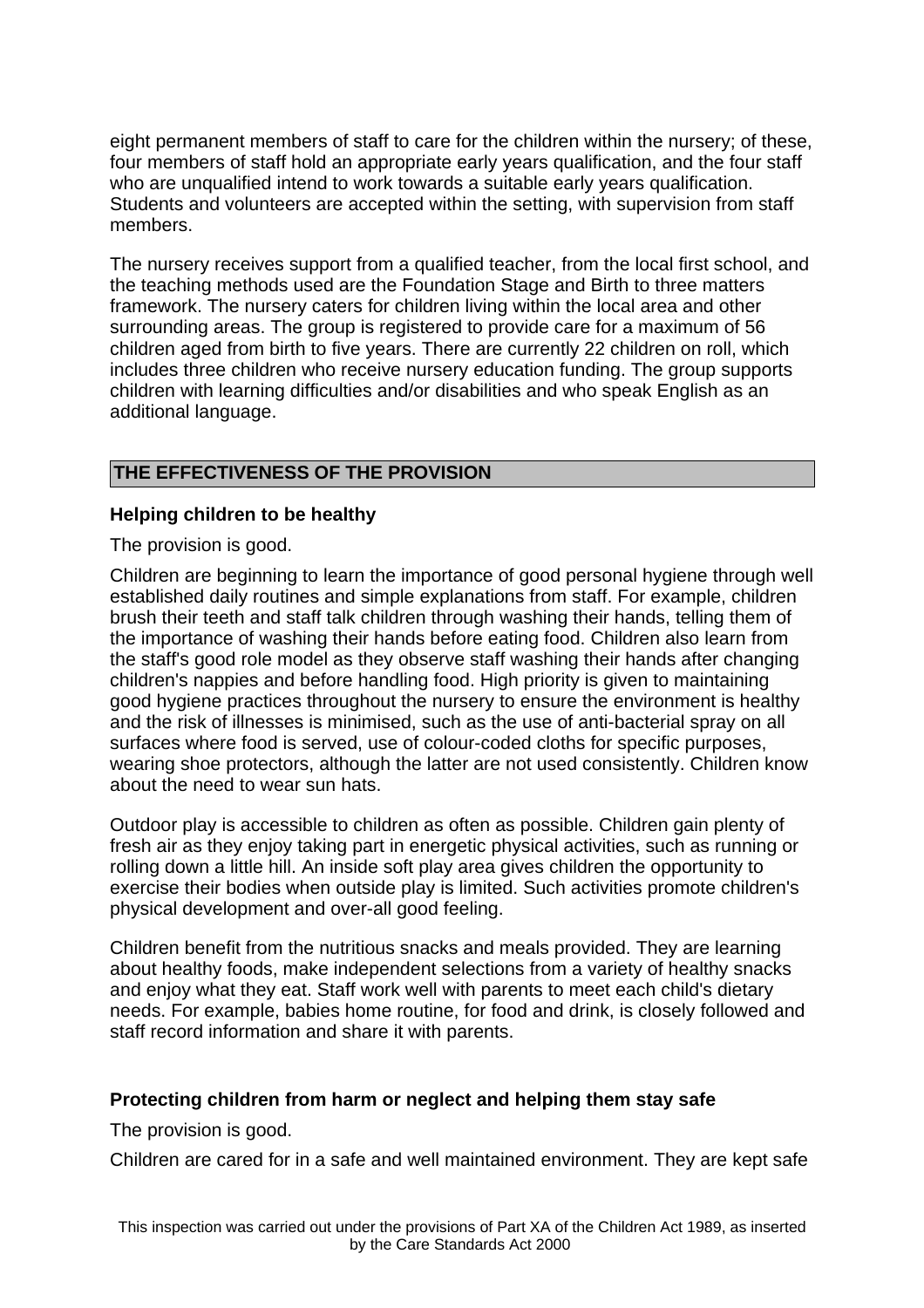because staff give children's safety high priority and take positive steps to promote it and ensure proper precautions are taken to prevent accidents. Good procedures and security systems are in place to ensure children's safety, for example, there is an intercom system and staff can view who is at the nursery door prior to them entering. The space is organised well so children can move freely and safely around the nursery and access some areas with minimal supervision which increases their independence.

The good storage and accessibility of play materials and equipment enable children to confidently select activities. There is a wide variety of activities which are safe and of good quality and children can access with freedom yet within safe boundaries.

The children are well protected because staff are deployed well and have a good working knowledge of child protection issues. They have a secure understanding of their roles and responsibilities in the protection of children. They continue to update their knowledge through training and discussions. The manager is very knowledgeable and handles concerns effectively and professionally.

#### **Helping children achieve well and enjoy what they do**

The provision is good.

Children have access to a good range of activities and play opportunities they enjoy. Staff use the Birth to three matters framework well to improve children's achievements and capabilities. Children enjoy taking part in purposeful activities, such as planting cress and watching it grow then using it to make sandwiches. Activities and resources are age appropriate and are easily accessible to children, promoting their independence and the uses of their senses. Babies benefit from continuity of care as their home routine is respected and followed in the nursery, making them feel settled. Interaction between staff and children is very good, which enables trusting relationships to be fostered. Staff spend their time in play with the children, giving them lots of affirmation and cuddles throughout the day and babies begin to develop their communication skills as staff respond to babbling, sing and talk to them.

#### Nursery Education

The quality of teaching and learning is satisfactory. Staff have a limited knowledge of the Foundation Stage of learning and provide satisfactory planned activities in which children can engage. However, their limited understanding and inexperience means they miss opportunities to extend children's learning, do not appropriately monitor or assess children's progress and next steps of learning. Staff ensure that children have a good balance of free play and structured play, which enables children to achieve satisfactorily in most areas of learning. For example, children become actively involved in staff-led activities, such as story time and singing well-known songs. Children show interest in numbers and shape recognition in their play. They can identify differences in sizes. However, children do not have enough opportunities to develop their counting and calculation skills, mathematical language, concepts and ideas in routine activities. There are also limited opportunities for children to write for a purpose and to operate equipment.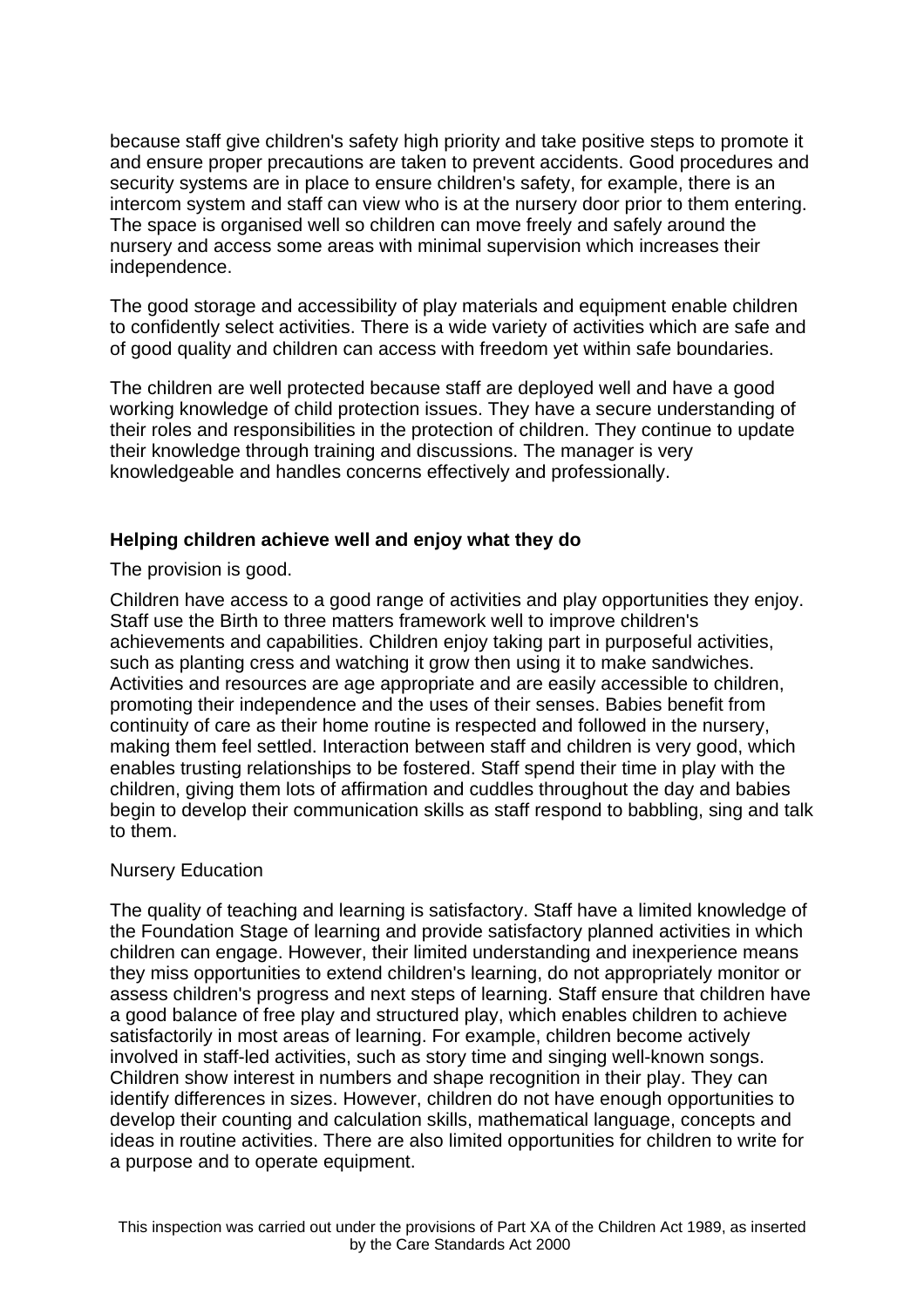The staff work well together to ensure that children feel welcomed and accepted within the group. Most children settle well and have a positive approach to new experiences. They are happy to engage in activities they choose, showing a reasonable amount of concentration. Children work and play well together, share resources and talk about the activity they are doing. They enjoy exploring what happens when colours are mixed together and celebrate the results. Children are beginning to develop a sense of understanding about how the weather affects them. For example, they know that they need to wear a sun hat in the sun. They show curiosity about the world around them as they plant, water and watch seeds grow. Children are also interested in the lives of people familiar to them, for example, children ask about specific members of their family. They are competent in communicating and expressing their thoughts, with staff and each other. They develop confidence as they ask for support when needed and their request is appropriately responded to, by staff.

Children have good balance and move in a variety of ways, learn to negotiate space and move freely around the within environment, both inside and outside. They enjoy they ways in which they can exercise their bodies. Children develop confidence and control when using simple tools to achieve a desired result, such as using cutters to get a certain shape, when playing with dough.

#### **Helping children make a positive contribution**

The provision is good.

Children benefit from the staff's positive approach and good understanding of equal opportunities. Staff and parents work well together to ensure they are successful in meeting children's individual needs. They closely follow information supplied by the parents to ensure children are kept safe and are well cared for. Children are valued and key workers provide the support they need, as they know their children well.

There are opportunities for children to learn to respect, appreciate differences and develop an awareness of the wider world through a good variety of activities. For example, food tasting sessions, celebration of different festivals and creative activities such as making Chinese dragons and lanterns. Staff are very good role models and are calm, therefore, children learn what behaviour is acceptable, for example, saying please or reminding children to share rather than fight. Staff have good knowledge of effective strategies to manage behaviour to encourage children to behave positively. Children develop in self esteem and confidence as they receive lots of praise when they behave well, follow rules or make and achievement. The approach fosters children's spiritual, moral, social and cultural development.

Partnerships with parents are good. They have a friendly rapport and information is shared and obtained so children are effectively cared for. Because staff have an approachable manner, parents feel confident to share concerns. Staff and parents work well together to ensure success in meeting children's individual needs. Parents feel welcome and are given information to keep them well-informed of children's routines, what is happening within the provision and the education provided. This is done in a variety of ways, such as newsletters, verbal communication and daily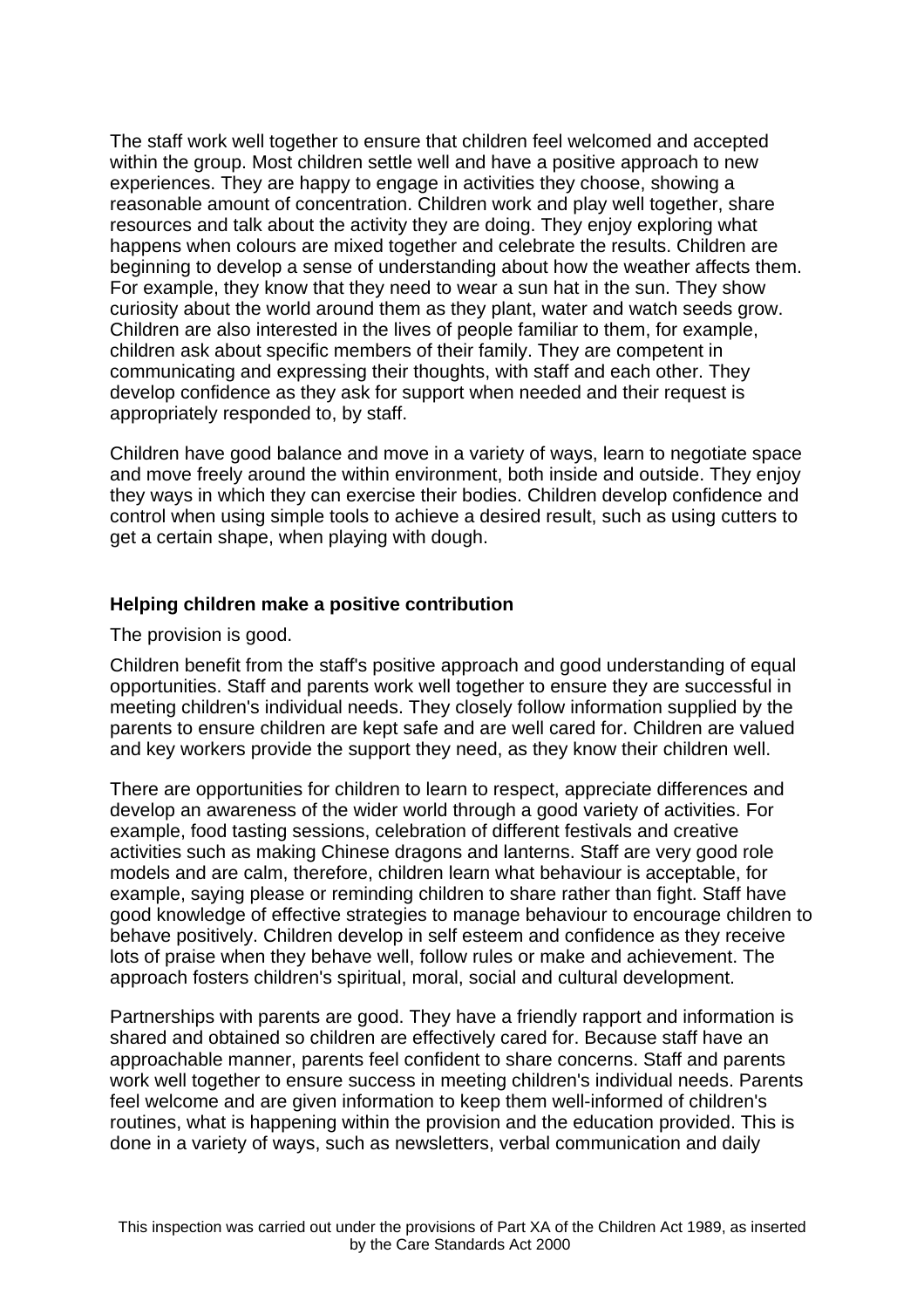diaries, for children aged under two. Parents are able to take away the information given to them about nursery education so that they can read it at their leisure. Children's educational progress is shared with parents, on an informal basis.

#### **Organisation**

The organisation is good.

The nursery is organised in such a way that enables children to have the confidence and freedom to crawl and move around space safely. The environment is adapted effectively to suit the needs and ages of the children, giving them the scope to socialise with each other. Staff have good awareness of the nursery policies, such as safeguarding children. Documentation is well organised and confidentially stored. Parents work in partnership with the staff to ensure children are signed in and out on the daily registration system.

The leadership and management of the nursery is satisfactory. The manager is a suitable role model to staff through taking on a hands-on approach. She values the staff's input and has regular staff meetings and appraisals to ensure information is passed on. New staff are aware of what is expected of them and staff morale is good as they work together as a team, to provide children with a caring and happy environment. Staff take part in the nursery's 'in-house' training to make them aware of Every Child Matters issues and how it impacts on their care. The manager has identified areas of weakness, such as the staff's knowledge and planning of the Foundation Stage for learning. She also recognises that she needs to implement an effective system to monitor children's progress, in the six areas of learning.

Overall the provision meets the needs of the children attending.

#### **Improvements since the last inspection**

Not applicable.

#### **Complaints since the last inspection**

There are no complaints to report.

The provider is required to keep a record of complaints made by parents, which they can see on request. The complaints record may contain complaints other than those made to Ofsted.

## **THE QUALITY AND STANDARDS OF THE CARE AND NURSERY EDUCATION**

On the basis of the evidence collected on this inspection:

The quality and standards of the care are good. The registered person meets the National Standards for under 8s day care and childminding.